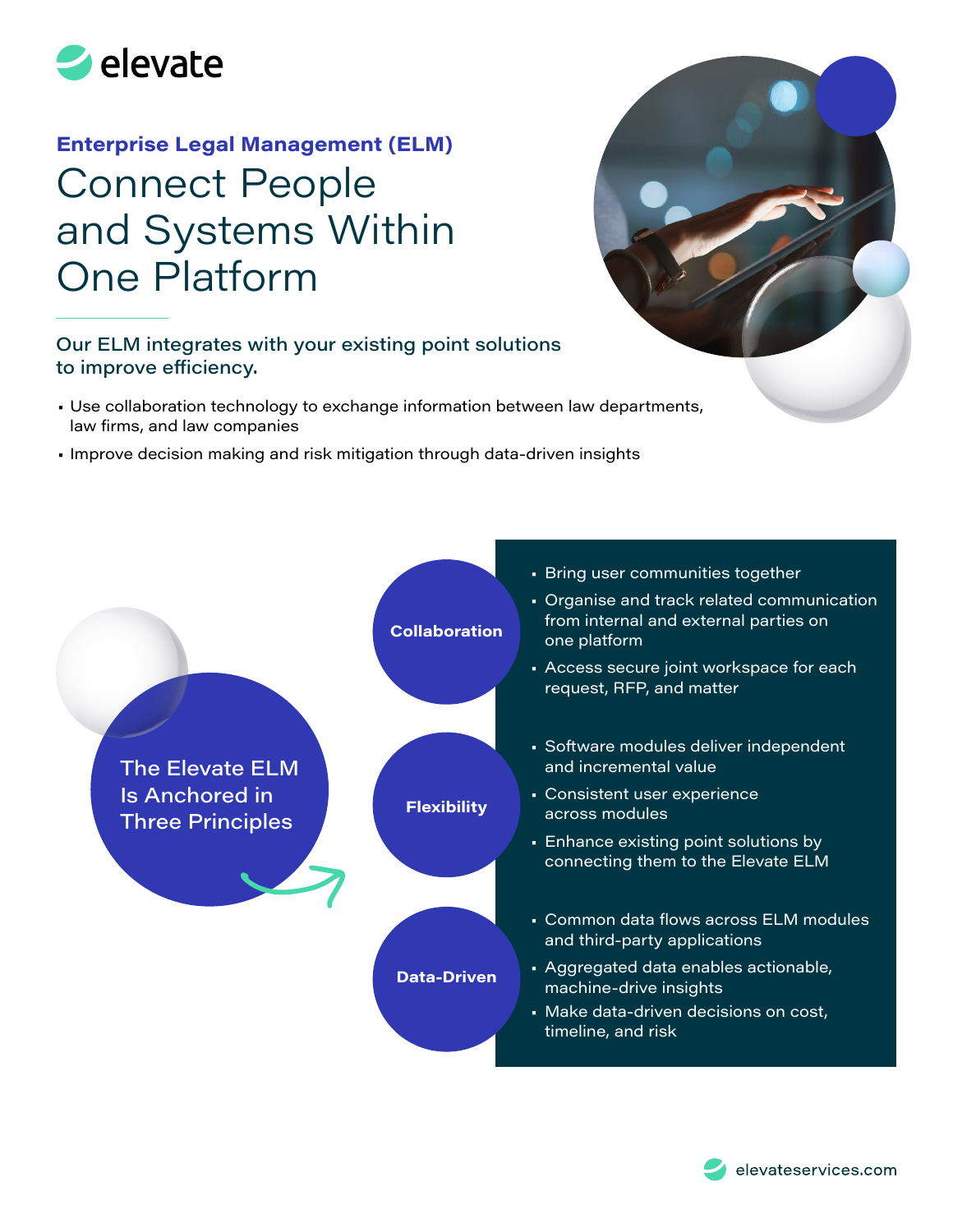

# Manage Requests **Manage Matters**

### Streamline worfklow

- Increase visibility and responsiveness to the business
- Understand type and volume of requests
- Assign higher-value work to the optimal legal team



### Legal project management

- Matters that are on schedule, on task, and on budget
- Risk management with consisitent process workflows
- Align matters specifically for in-house or outside counsel
- Provide activity, cost, and risk transparency



### Pre- and post-signature contract management

- Accelerate contracting and revenue
- Identify contracting risks, meet obligations, and SLAs
- Evaluate portfolio contracts
- Comprehensive, flexible reporting



# Manage Contracts **Contracts** Manage Dashboards

### Reporting across all your data

- Combine multiple data sources into one solution
- Draw insights from data
- Use data-driven analysis to make decisions
- Accurately forecast future needs
- Identify opportunities to contain costs



# Manage Outside Counsel **Analyse Documents**

### Data-driven outside counsel RFPs

- Consistent selection of appropriate outside counsel
- Transparent interactions with outside counsel
- Compliance with Outside Counsel Guidelines
- Collaboration on RFPs



### AI-powered document analysis

- Identify relevant clauses and portfolio contractual obligations
- Understand and address frequently negotiated provisions
- Use data-driven analysis to make decisions



## Manage Billing

### Spend management and e-billing

- Remove the need for line-item review
- Visibility into supplier spend
- Identify trends and uncover savings
- Outside Counsel Guideline (OCG) compliance





elevateservices.com